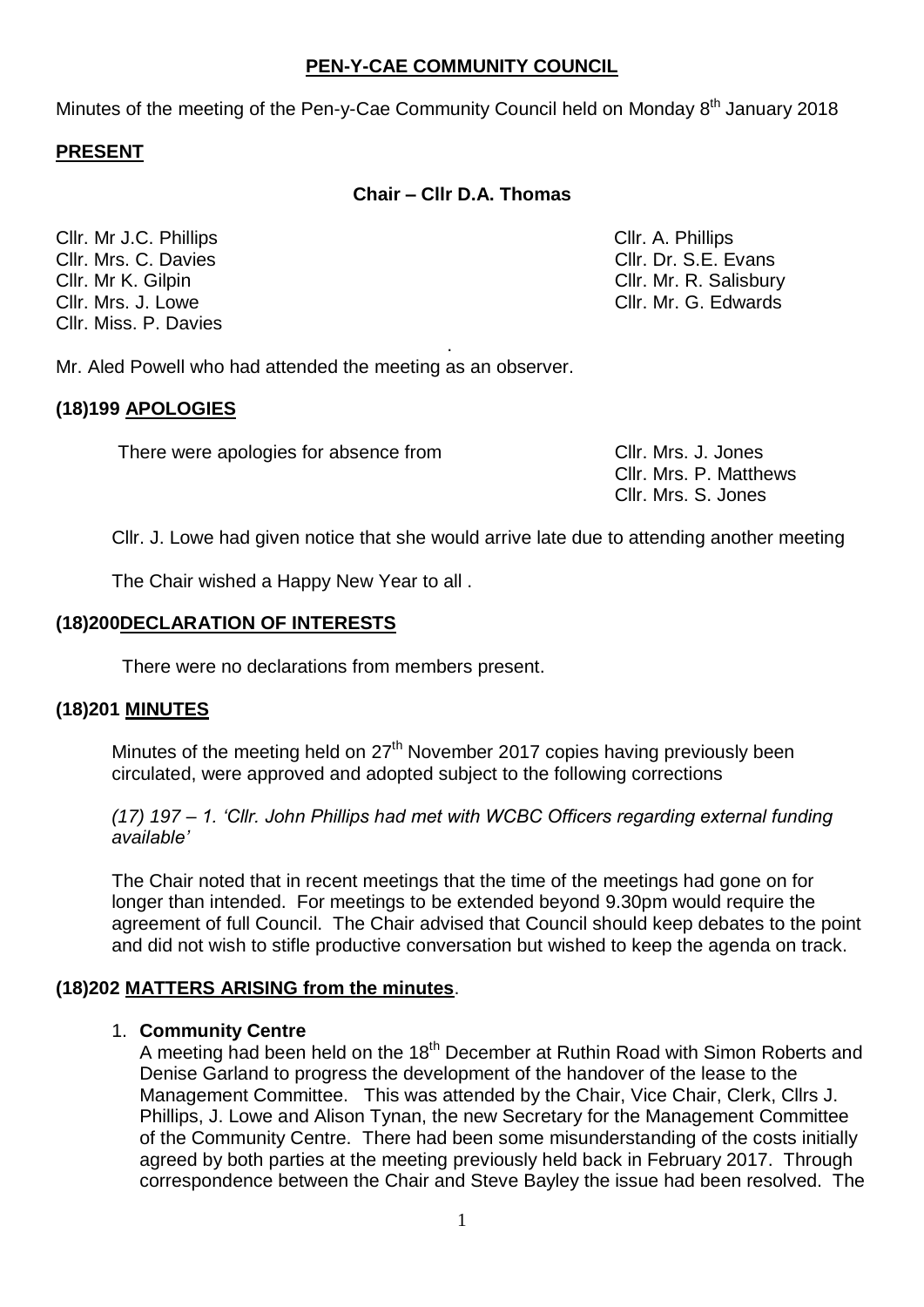Community Council had agreed to pay the sum of £4,200 towards the maintenance of the Community Centre and the handover of the Centre to the Management Committee should be completed by the  $31<sup>st</sup>$  March 2018 with the handover and signing of the lease to be completed on the 1<sup>st</sup> April 2018. At the meeting it was also agreed that Simon Roberts would arrange for the defect in the car park to be addressed and would supply the Centre with a vacuum cleaner.

Resolved: That the Clerk should contact Simon Roberts and confirm if the defect had been addressed and if a vacuum cleaner had been delivered.

### 2. **Playgrounds**

The Clerk had provided members with the SLA for the play grounds detailing the breakdown of costs for grass cutting, litter clearance and inspection of the sites. Members were not satisfied that the service received matched the terms of the SLA. It was suggested that the Clerk should ask for monitoring records for the three sites from now until April so that members could obtain a clearer picture.

Resolved: That the Clerk would contact Carla Hughes at WCBC and request monitoring records for the sites.

## 3. **Notice Boards**

The Clerk had received correspondence from Denise Garland regarding the installation of the notice boards. The Highways Department had agreed that the noticeboard on Hall Street could be installed but she had not had a response from the Education Department regarding the one proposed for Stryt Issa. Ms Garland advised that she would arrange for an officer to draft a letter confirming the installation and ownership responsibility of the noticeboards and would have them sent to the Clerk as soon as possible.

Resolved: That the Clerk should ask Denise Garland to chase the Education Department for an answer.

4. **Cessation of the school bus service from Rhos, Johnstown and Pen-y-Cae to Ruabon High School .**

Cllr. G. Edwards advised that the issue regarding the busses has been discussed at the Governors meeting and the suggestion of the Acrefair bus collecting any children from Pen-y-Cae by Brooklyn had been discounted due to the recent operational withdrawal of the D. Jones & Sons bus company.

Resolved: noted

### 5. **Lost Sons of Pen-y-Cae book donation**

The Clerk was in the process of following up communications with the schools following the Christmas break and would hopefully have received responses in time for the next meeting.

Resolved: To await further development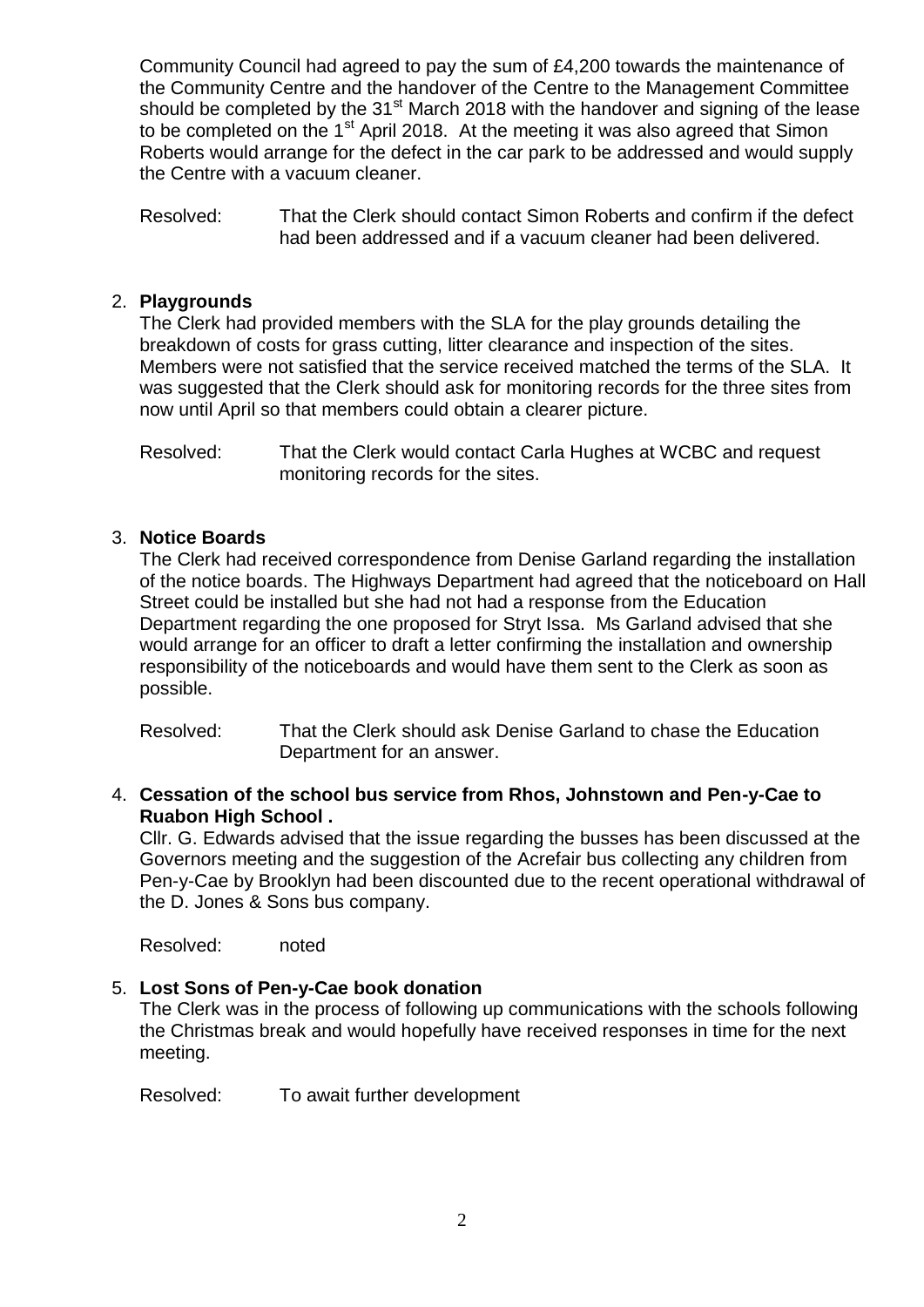## 6. **Overgrown Hedge**

The Clerk had been in contact with Steve Jones of Streetscene who needed further clarification of the location of the property in question as he had not been able to find it on the mapping system. Cllr. J. Lowe advised the Clerk of the exact location and she would confirm with Mr. Jones.

Resolved: That the Clerk would confirm the location with Steve Jones.

## 7. **Remembrance Day**

The Clerk had spoken with Colin Brown, Bandmaster of the Rhos Salvation Army Band who sent his thanks to members for the donation. The Clerk had arranged to send the donation to Mr Brown who would forward it on accordingly.

Resolved: noted.

### 8. **Christmas Events**

The proposed Christmas Market had unfortunately been cancelled due to the risk to public safety caused by the heavy snow. As a number of goods had been purchased in advance of the intended date, a decision had been taken to hold a smaller scale event indoors at the football club where the Santa's grotto could be utilised and the selection boxes would not be wasted. In place of the German sausages and burgers, a turkey crown had been purchased in order to serve hot food alongside the mulled wine and mince pies. The event had been relatively well attended given the short notice. Cllr. John Phillips wished to thank members for their hard work and support for the event and in particular Cllr. Robert Salisbury for all of his efforts in organising it. Cllr. J. Phillips also noted that the Football Club had been extremely supportive and welcoming and that it was beneficial to the Community in forging good relationships. Cllr. Phillips also wished to thank the Community for supporting the event. Cllr. P. Davies advised that they had not yet been able to gather the costings for the event but on the day £229 was raised in cash. Cllr. P. Davies handed this to the Clerk to be banked and put aside for the development of the MUGA. Cllr. P. Davies also advised that a decision had been taken on the day by members present that the surplus selection boxes should be donated to the Children's Ward at the Maelor Hospital and to the homeless in Wrexham. This was facilitated by Nick Claffey and Alison Tynan. It was hoped that the figures could be prepared for the next meeting and would be ratified then. The Chair had purchased some cheese slices in advance of the original event, and proposed that these should be donated to the football club as they would be able to utilise them. All members were in favour of the donations made. Cllr. J. Lowe noted that it had been fairly late in the year that the event had been planned and that next year we could be better prepared and could learn from the experience. It was agreed that thank you letters should be sent to Alison Tynan and Glyn Wilkes for their participation in the Santa's Grotto.

Resolved: That the Clerk send the relevant thank you letters. That the cheese slices be donated to the football club That the cost netted against the takings for the event be provided for the next meeting.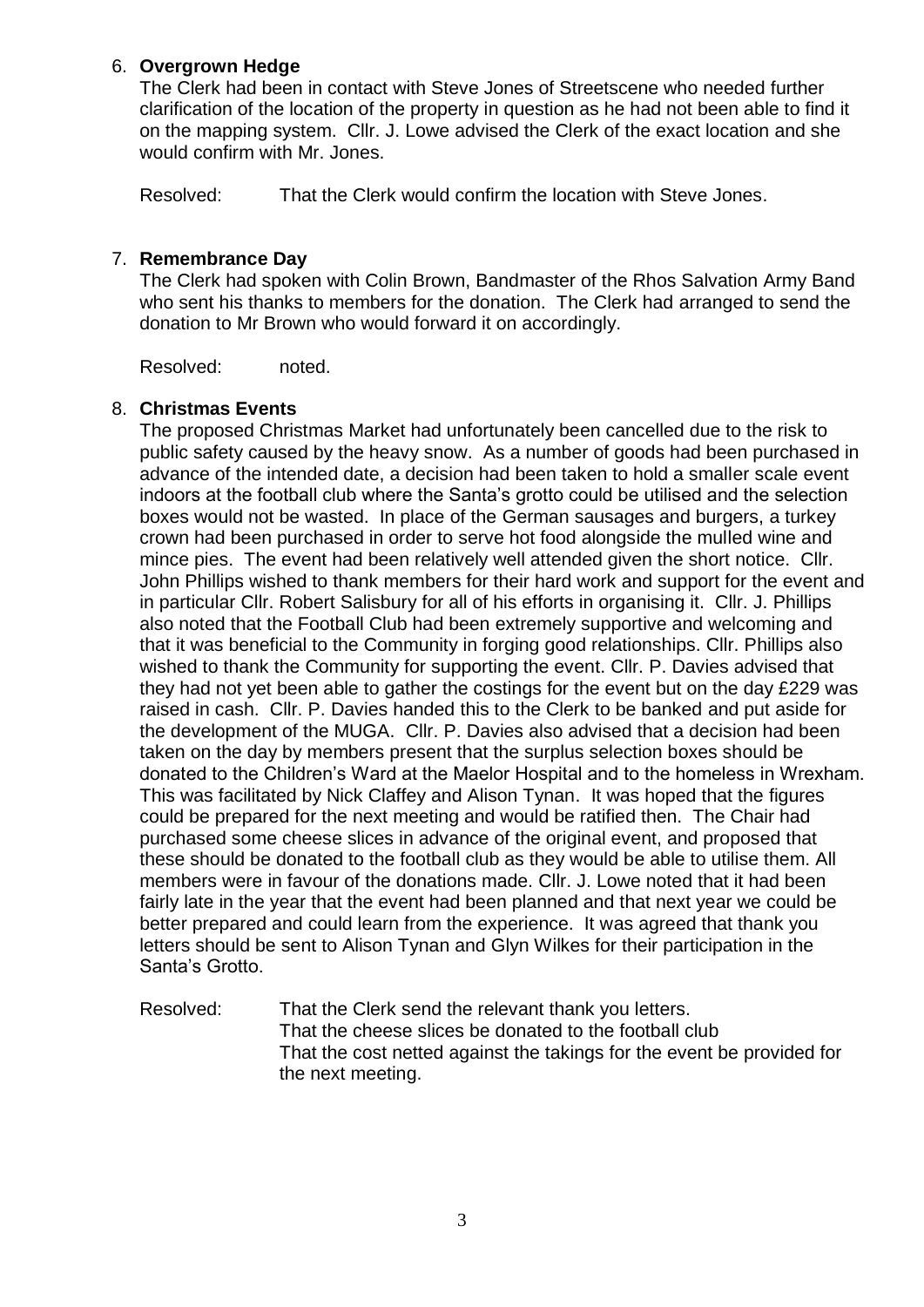## *9.* **Election in Groes Ward**

The Clerk had been notified by Gaynor Coventry of the Electoral Division that a request to hold an election for the vacancy in the Groes Ward had been received. Therefore the notice of election would be displayed on the  $18<sup>th</sup>$  January. If contested, the poll would take place on the 22<sup>nd</sup> February. It was agreed to display the notices on the website, noticeboards and on Social Media.

Resolved: noted.

## **(18)203POLICE MATTERS**

PCSO Tim Edwards had advised that he would not be in attendance at the meeting and would be in contact to discuss future attendance. He had provided the Clerk with the monthly crime figures and had given a breakdown of the data as a goodwill gesture.

### **Reported Crimes**

During the period  $27<sup>th</sup>$  November 2017 to  $6<sup>th</sup>$  January 2018 the following crimes had been reported:

Burglary – 4 Theft  $-3$ Criminal Damage – 6 Antisocial Behaviour – 4

PSCO Tim Edwards had included a note to say that there had been zero reported crime in Pen-y-Cae over Christmas.

#### **Meeting with Inspector Steve Owens**

The Clerk and Cllr. K. Gilpin had attended the Community Councils meeting with Inspector Steve Owens held at Wrexham Police Station on the 4<sup>th</sup> December. The meeting had been arranged to provide an opportunity to receive an update and discuss policing of Wrexham Rural wards now and in the future. It was hoped that this meeting would strengthen the relationship of the Community Councils and North Wales Police. It was agreed that going forward, future meetings would be held on a quarterly basis. At the meeting it was explained that the increased figures being presented to councils were due to an increase in reporting and recording. Future funding of PCSOs in Wrexham had also been discussed and it was confirmed that if the finding was reduced by the local authority that NWP would cover these costs to provide the service.

### **(18)204 YOUTH ISSUES**

The Clerk had not yet received clarification from AVOW on the reasons why Pen-y-Cae had not been approached for play provision in the Community. .

Resolved: That the Clerk should follow up correspondence with AVOW.

### **(18)205 ISSUES RELATING TO OLDER PEOPLE**

Ffion Morus, Community Agent had prepared her monthly report and had given it to the Clerk to read out in her absence. Miss Morus had confirmed that she would attend the meeting on the 29<sup>th</sup> January. Ffion had given details of her visits to clients for the period and had procured and delivered the Christmas gifts to the over 75s in the Community. Prior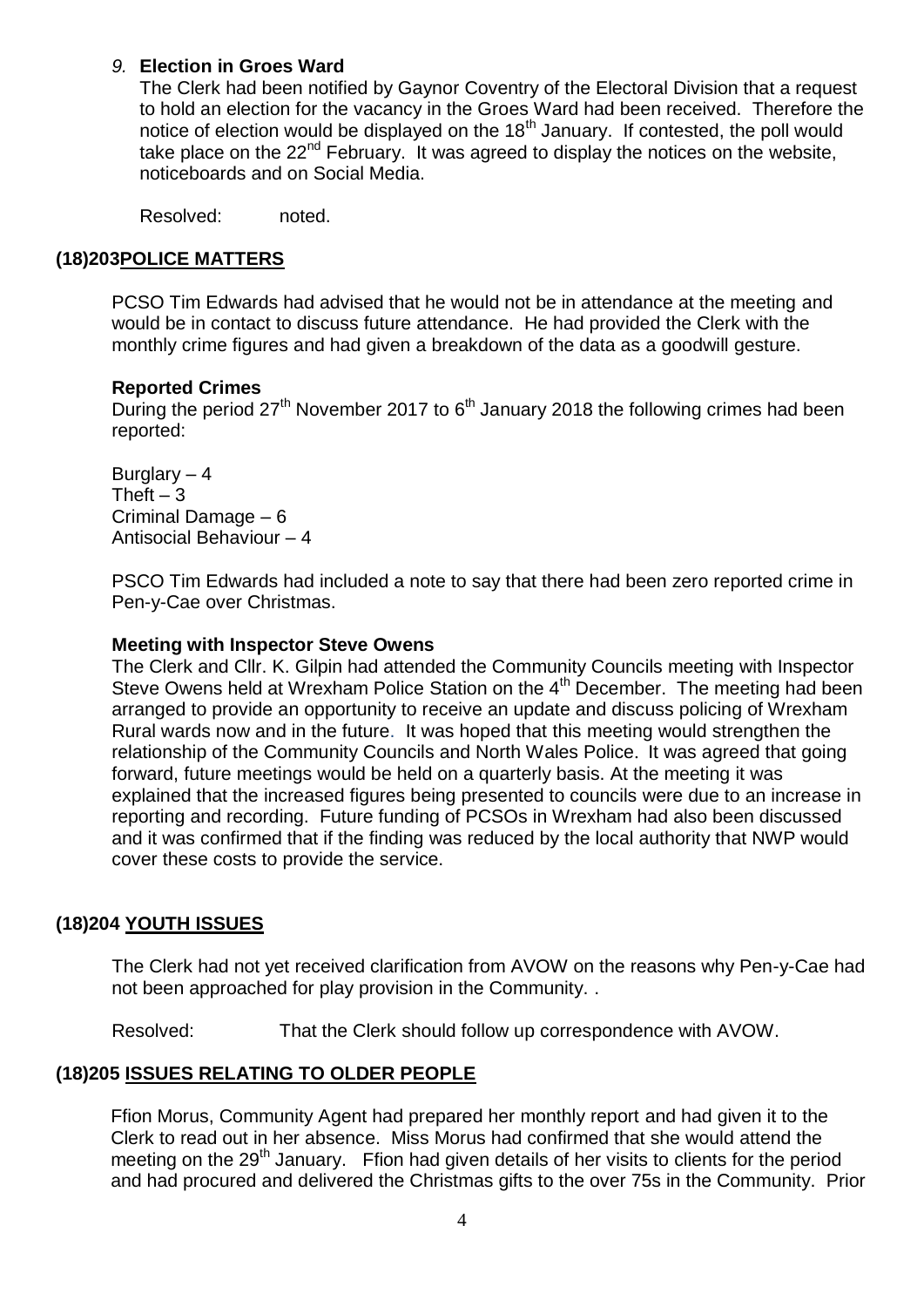to delivering the gifts Ffion had sent out 'hello' cards to the names on the list and as a result of this had generated some new referrals. There had been a very positive response to the gifting scheme and Ffion had received telephone calls to say thank you. Ffion had also set up a drop in session at Ruabon surgery and hoped that this may generate some new referrals. Ffion had liaised with Cllr. Robert Salisbury who had assisted her with having some roller banners made for use in public engagements. During the bad weather Ffion had telephoned her clients to see if they needed any assistance, thankfully all were well. The Chair noted that between now and next winter the Community Council should discuss the need for an emergency plan for the village. In times of bad weather and heavy snow, we should be able to encourage the Community to work together and help out our elderly and vulnerable neighbours. This could be co-ordinated through social media. It was agreed that a working group should be set up in June and discussions would take place to move the idea forward. Cllr. G. Edwards noted that he had personally received three positive responses from residents over the Christmas Gifting Scheme. Cllr. G. Edwards had received communication through the Luncheon Club from Co-Op Estate Planning regarding their 'Tax Care and Toy-boys' scheme. Cllr. Edwards would liaise with Ffion regarding arranging a talk to the Luncheon Club and any other elderly members of the Community.

Resolved: That the Clerk would ask Ffion Morus to contact Cllr. Edwards regarding the Co-Op Estate Planning initiative.

## **(18)206 STREET LIGHTING**

#### **Reports**

A report had been received detailing repairs and maintenance visits carried out for December.

Resolved: Noted

#### **Request for new lights**

There had been no further developments regarding the quotations for the new lights, given the Christmas break it was reasonable to allow extra time for this.

Resolved: That the Clerk should follow up correspondence for the quotations.

### **(18)207PLANNING APPLICATIONS**

#### **Application ref P/2017 /1004 – COVERED SWIMMING POOL EXTENSION TO REAR OF PROPERTY (PARTLY IN RETROSPECT)SUNSET VIEW 6 PINECROFT PENYCAE WREXHAM**

Resolved: No observations

### **(18)208PEN-Y-CAE COMMUNITY GROUP UPDATE**

There had been no further meeting of the Community Group but a meeting was arranged for 18<sup>th</sup> January. The Group had arranged a litter pick commencing at the rear of the Chinese Takeaway, progressing down to the old Railway Line. Cllr. J. Phillips had circulated details on social media and had generated some interest for volunteers.

Resolved: Noted.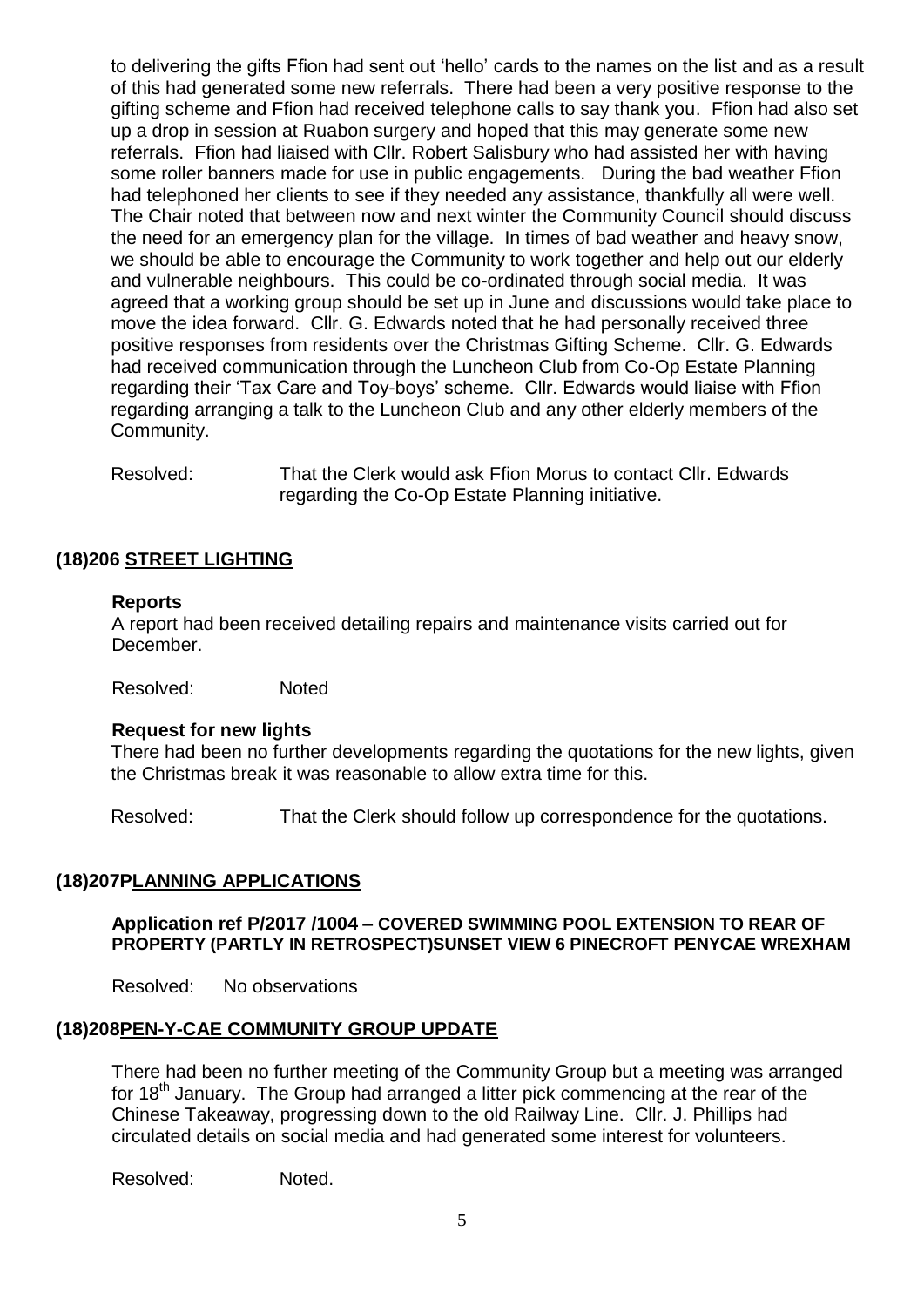# **(18)209TO DISCUSS the MUGA**

The Clerk had attended site meetings in November and December with Sovereign, Caloo and Wicksteed. A meeting had been arranged with Playforce who had cancelled and rearranged for the 4<sup>th</sup> January. Quotes had been received from Sovereign and Wicksteed who had also provided detailed drawings to illustrate how the finished project would look. Caloo had not yet supplied their quote and the Clerk had sent correspondence to the agent who had not responded. Playforce had advised a turn-around of roughly 5 weeks for their quote. As the quotations had come in rather high, Cllr. J. Phillips asked members if they would be happy to see the project completed in phases, the Chair advised that any bids for funding should be made for the whole element as this would likely be more successful. Cllr. J. Phillips asked if it would be possible to hold a separate meeting and invite the play companies to attend to discuss in greater detail the proposals for the project. Members were in favour of this. Separate quotations for removal of the structure and also replacement of the wood with mesh had been provided by NJ Landscaping and Barrett Engineering. All play companies consulted advised that they would not supply any materials to be added to the existing structure as they would not be able to supply a warranty but had been happy to give quotes for removal of the structure. Cllr. John Phillips proposed that the structure should be removed, in accordance with the insurer's advice and a new structure should be installed. All members were in favour of the proposal. The Chair advised that the planning of the public meetings should commence to consult the residents of the village and to gain support for the projects.

Resolved: to await further development.

## **(18)210 TO DISCUSS the School Crossing Patrol**

The Clerk had received an invoice from WCBC for payment of the School Crossing Patrol and had been discussion with Graham Lloyd regarding the matter. Given that there had been little to no provision in place since the start of term the Clerk was instructed to dispute the invoice. The matter would be discussed in full at the next meeting.

Resolved: That the Clerk would contact Graham Lloyd regarding the invoice.

### **(18)211 TO DISCUSS the Citizens Advice Bureau Provision**

The Clerk had not been able to ascertain the figures for Rhos' provision and had been advised that it was up for discussion at their next meeting of full council. It was agreed that the Clerk should ascertain if Rhos Community Council would be willing to meet with the Chair and Vice Chair to discuss the provision as a whole given that it was jointly purchased by the two communities. The Clerk had received correspondence from Gaynor Roberts of the CAB advising that if the Community Council wished for them to provide their own chaperones for future sessions that this would incur an extra charge of £200 to cover staffing costs. Cllr. K. Gilpin advised that he would cover the coming session but would not be able to commit to this every fortnight. It was agreed to discuss the matter again next month.

#### Resolved: That the Clerk would try and arrange a meeting with Rhos Community Council to discuss the provision as a whole.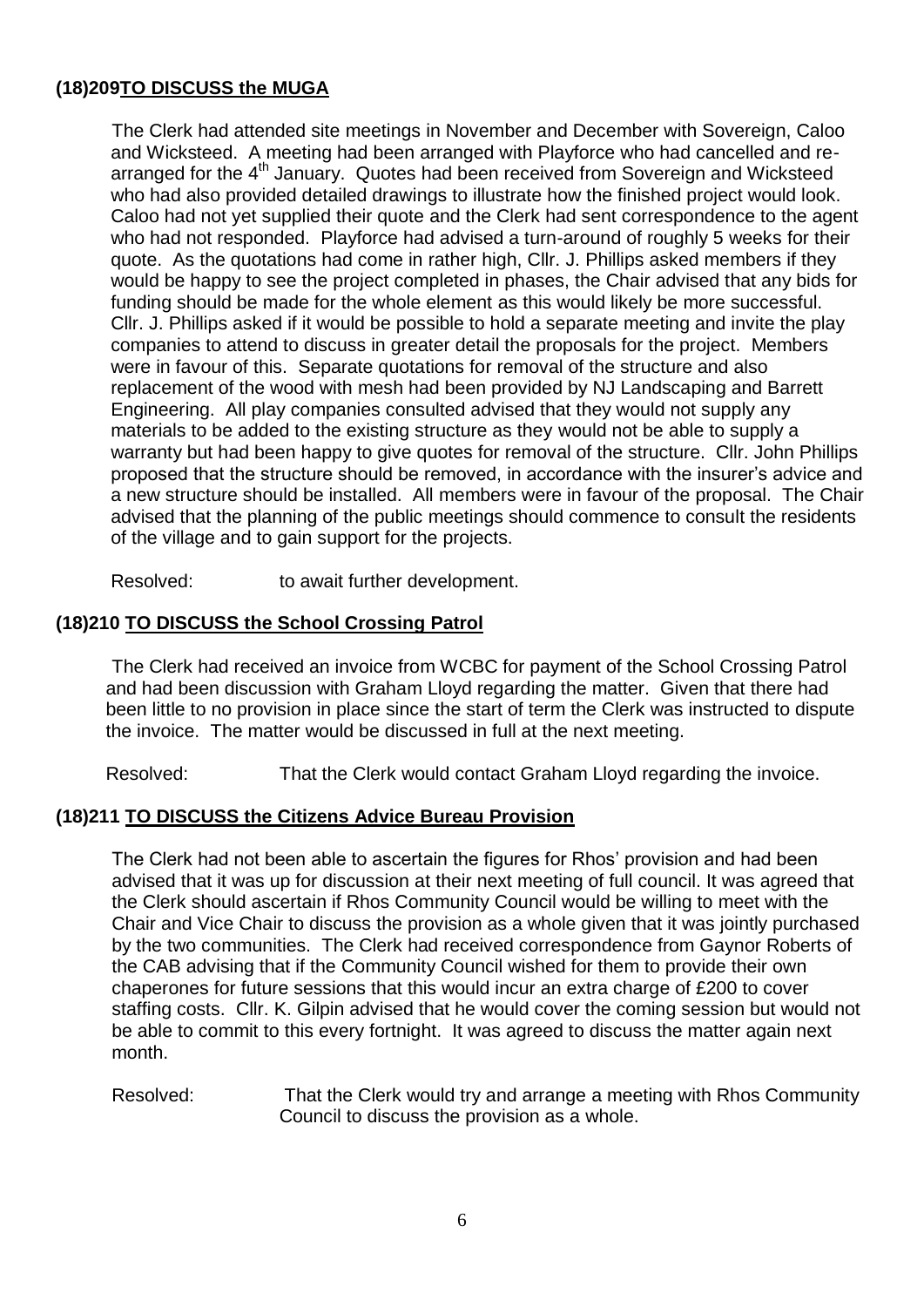# **(18)212 TO DISCUSS Cristionydd Farm, Plas Issa Lane**

The Clerk had been contacted by a member of the public who had concerns over the wall along the highway belonging to Cristionydd Farm on Plas Issa Lane. The gentleman had asked for the matter to be discussed as it may pose a threat to public safety if it were to deteriorate into the road. Members agreed that the matter should be brought the attention of Lawrence Isted, Head of Public Protection and Planning. Cllr. J. Lowe advised that she was willing to meet any officers on site and could give contact details of owners if needed.

Resolved: That the Clerk should refer the matter to Lawrence Isted as agreed.

## **(18)213TO RECEIVE General Correspondence**

The notification of the Section 137 Expenditure Limit for 2018-19 which was £7.86 per elector. The Chair asked the Clerk to confirm the tax base for the next meeting.

A letter from Ruabon Community Council detailing contributions towards the Community Agent costs and a cheque for £3526.22. The Clerk would bank this and add to the Community Agent fund.

An email was sent by Carol Jones, treasurer of the Llangollen Lions asking for donations towards the cost of fuel and sweets for the Santa parade event. The Chair proposed that we donate as had been done in the previous year. Members were all in favour. The Clerk would confirm the sum and arrange for the donation to be sent.

An email from Aled Powell asking what had happened to previous correspondence sent to the Community Council as he had checked the minutes and could see no notification to his correspondence nor had he received replies. The Clerk asked Mr Powell to forward any correspondence he had previously sent by email and she would check the records.

A request from Dr Rhys Davies, Chairman of the Llangollen International Music Festival asking for donations to support the event. This would be placed on the agenda for the February meeting and discussed under donations and grants. The Clerk asked for permission to display the poster advertising for Donation and Grant Applications, members agreed.

A request from the Welsh Ambulance Service Branch of the Ambulance Services Union for donations. This would be discussed at the February meeting under donations and grants.

## **(18)214 MISCELLANEOUS**

Resolved: To note receipt of the following:

- **1.** The December 2017 report from Kingdom detailing all fixed penalty notices issued during the period.
- **2.** A Christmas card from the Mayor and Mayoress of Wrexham
- **3.** A Christmas card from Accounting Solutions
- **4.** The report for information with an update regarding the bus services in Wrexham following the operational withdrawal of D. Jones & Sons
- **5.** A brochure from Viking Direct detailing offers of stationery.